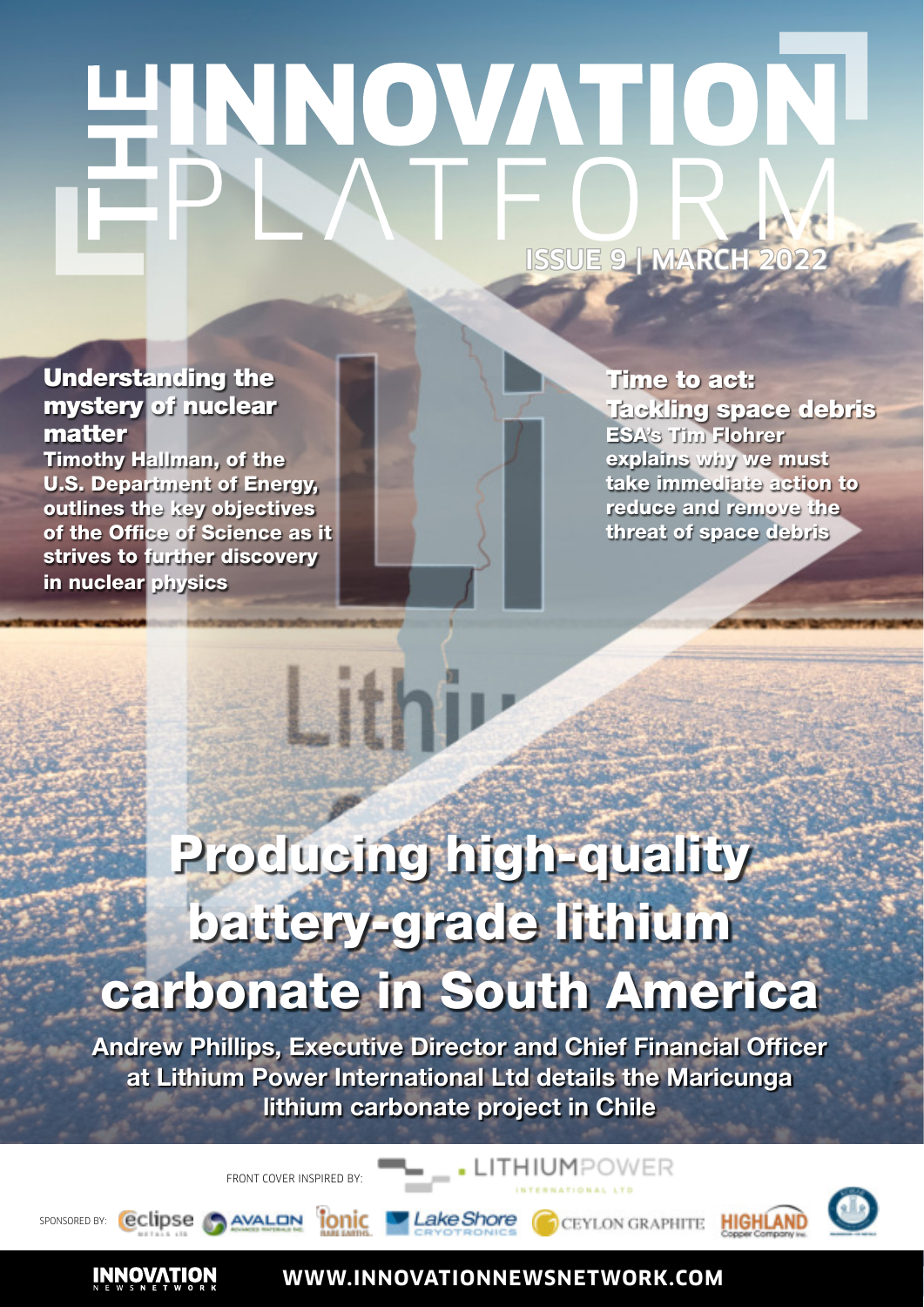# How rare earths are powering the transition to a cleaner future

The world is ready to embrace the green energy revolution. Elbert Loois, Chief Executive Officer at E-Tech Resources Inc., analyses the timely switch towards new energy materials and how the Eureka Project in Namibia can contribute towards this challenge

Climate change is a very real and immediate<br>Concern. It affects all life on earth. The esca **Concern. It affects all life on earth. The escalated** global warming crisis has prompted global leaders like Joe Biden and the European Commission to set new carbon-cutting goals for 2030 and 2050.

President Joe Biden aims for 50% of new US vehicles to be electric by 2030, while the EU Parliament is looking to cut greenhouse gas emissions by at least 55% by the same year, as laid out in the [2030 Climate Target Plan.](https://ec.europa.eu/clima/eu-action/european-green-deal/2030-climate-target-plan_en) The demand for electric vehicles (EVs) is growing, but the supply chain is under pressure.

# What are rare earth elements, and why do they matter?

High-performance, permanent magnets propel 93% of EVs. These magnets are powered by specific rare earth elements (REEs), of which neodymium (Nd) is one of the most vital and widely used. The most important use for neodymium (Nd) is in an alloy with iron (Fe) and boron (B) to make the strongest massproduced permanent magnets (PMs). In fact, an average EV needs 1kg of NdPr oxide for every 2kg of REE magnet material.

The discovery for the application of NdPr in NdFeB permanent magnets in the 1980s also made it



possible to miniaturise many everyday electronic devices. These include mobile phones, microphones, and loudspeakers. More recently, magnets have seen exponential growth through their use in large wind turbine generators.

#### The supply chain problem

While rare earth magnets are widely in demand, more than 80% of all refined rare earths products are currently produced in China, and more than 60% of the global REE ore mining and processing originates from China. Countries worldwide are actively seeking new rare earth resources amid trade disputes and political tensions.

### A simple question of supply and demand

Over the next five years, the REE metals market is expected to grow beyond the \$20bn level. That is a growth of more than double the market value. More than 50% of the demand will come from producers of REE magnets.

With global EV sales expected to increase by a yearon-year average of 25% until 2030, approximately 25 million EVs will be sold by that year. Most of the demand will come from Europe and China.

Clean energy does not just begin and end with EVs, however. With Europe as its primary demand driver, a total capacity of about 260GW of offshore wind power is expected to be established by 2030. Offshore wind power solutions are projected to grow at a year-on-year average of about 15% until 2030.

#### Accelerating market demand

The transition to clean technology is accelerating, creating a demand-supply gap for neodymium (Nd). Because of the accelerated demand for NdPr oxides, the current TREO (Total Rare Earth Oxide) production level will only satisfy the REE permanent magnet market for a very short time. Fig.1: Diamond drilling at the Eureka site The world will need to more than triple current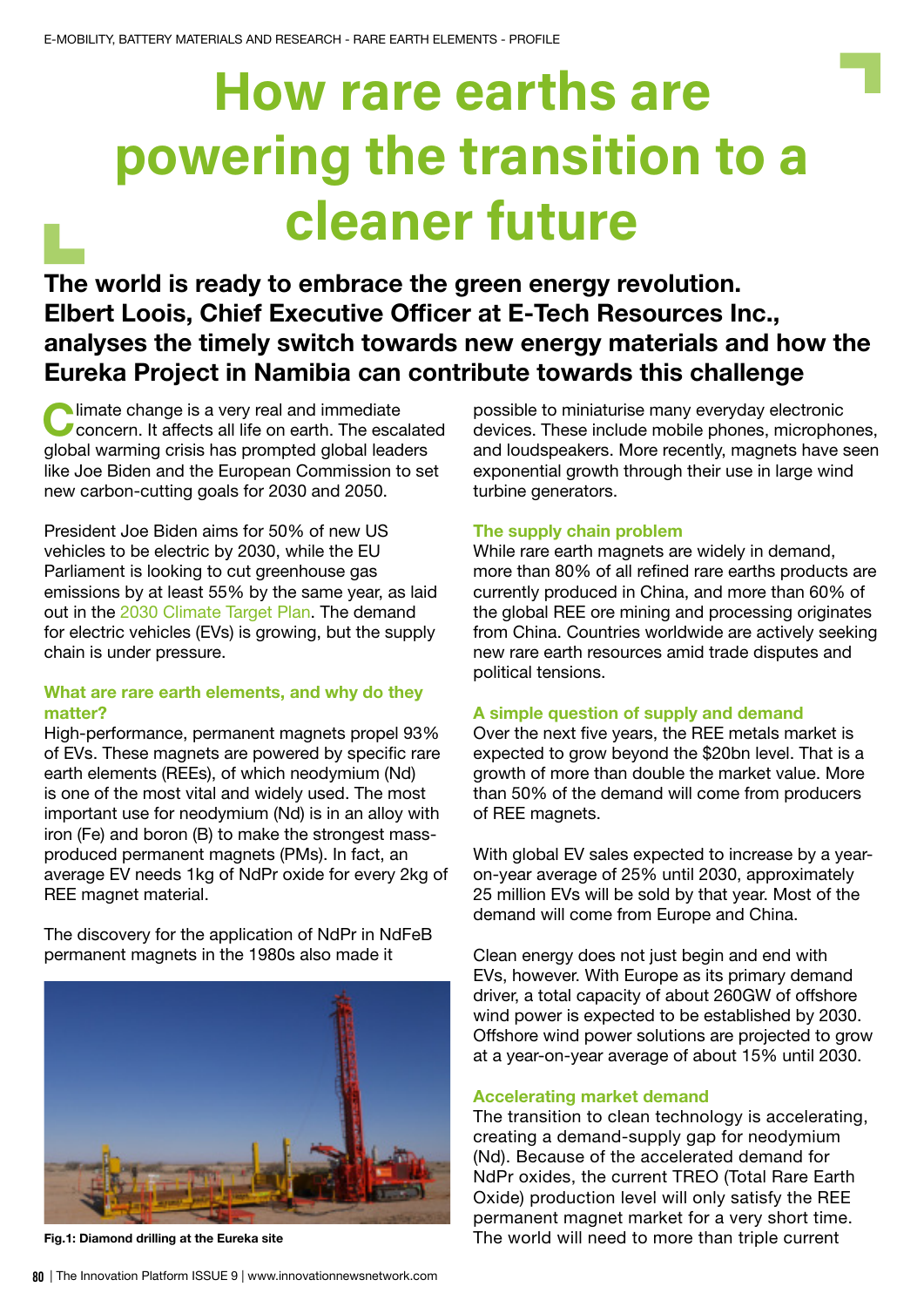

Fig. 2: RC drilling and sampling at the Eureka site

NdPr production to feed the green energy revolution.

As demand increases faster than potential supply, a REE permanent magnet deficit is already expected in 2022.

#### E-Tech Resources Inc.

[E-Tech Resources Inc.](https://etech-resources.com/) (TSX-V: REE, FSE: K2i) is a rare earth element development company that owns 100% of the Eureka Project. The Eureka Project in Namibia is located in one of Africa's top mining jurisdictions and is strategically close to development infrastructure. Early metallurgical testing done to date indicates that the project has the potential to be one of the simplest REE projects to process globally.

E-Tech Resources' company values are centred around sustainability and responsibility. The company believes in a future of sustainably sourced and generated electric power. It is dedicated to helping to supply the key ingredients for the manufacture of electric motors that facilitate a sustainable energy future.

#### The Eureka Project summary

#### Simple mineralogy

The Eureka Project is characterised by simple mineralogy, with high-grade total rare earths oxide (TREO) predominately hosted in the mineral monazite. The coarse-grained monazite is hosted in numerous broad carbonatitic dyke swarms that intruded pre-existing rocks from a deep magma source, and today are exposed to the surface.

In more technical terms, the in-situ dyke grades range from 1-16% TREO, contributing to a current NI43-101 compliant Mineral Resource Estimate (MRE) at an average 4.8% TREO, as quoted in the SRK Consulting Technical Report, dated September 2021. The report also suggests immediate exploration potential to increase the resource by an additional 1.5 Mt.

## Easy processability

Eureka's inherent mineralogical characteristics make it amenable to low-cost beneficiation methods by offthe-shelf gravity separation equipment. Pure monazite concentrate could thus be beneficiated by low-cost physical methods alone, as shown in the SGS study.

Thus far, Eureka has yielded a 65%+ recovery of monazite to concentrate in the first pass, using a gravity process alone, with the concentrate level running at around 60% TREO, of which 16% is NdPr oxide. There are no hazardous chemicals or complicated beneficiation plants required. Further processing, or 'cracking', of low-Th monazite concentrates such as this are well established.

#### Simple operations and accessibility

Simple operations and logistics management are enhanced by an experienced board and management structure situated in-country with access to off-take partners. Namibia is a top tier country for mining and is one of Africa's most stable countries. Eureka has a flat topography with easy access to water and power and a 1.5-hour drive to the Walvis Bay container port – Namibia's largest commercial port, which recently completed a \$350m expansion in 2019. Mineral concentrates with low radioactive contents that meet international requirements are shipped safely from port.

#### The REE value chain

Generally speaking, REE supply chains have many levels of processing. In the first processing stages (ore beneficiation), the processing can be technically complicated, but this is not the case for the Eureka Project because of its relatively simple physical processability.

Compared to other raw materials, the REE supply chain is quite complicated. It is hard to give a transparent look into the metallurgically and geographically complex REE supply chains. This can also offer opportunities for early investors and traders.

#### NdPr market supply potential

Based on the current consumption for total rare earth oxides (TREO), current production from China, Lynas in Australia, and Mountain Pass in the USA could just about meet demand until 2030. However, doubling the current capacity of Lynas and Mountain Pass looks necessary to meet the accelerated high demand for the REEs of Nd and Pr. The demand for REE magnet material for permanent magnets (PM) in 2030 will make up about 35% of the total TREO demand.

A global supply deficit of 50,000t of NdFeB PM material is expected until 2030. This equals supply deficit of about 25,000t of NdPr oxide from new mining capacity.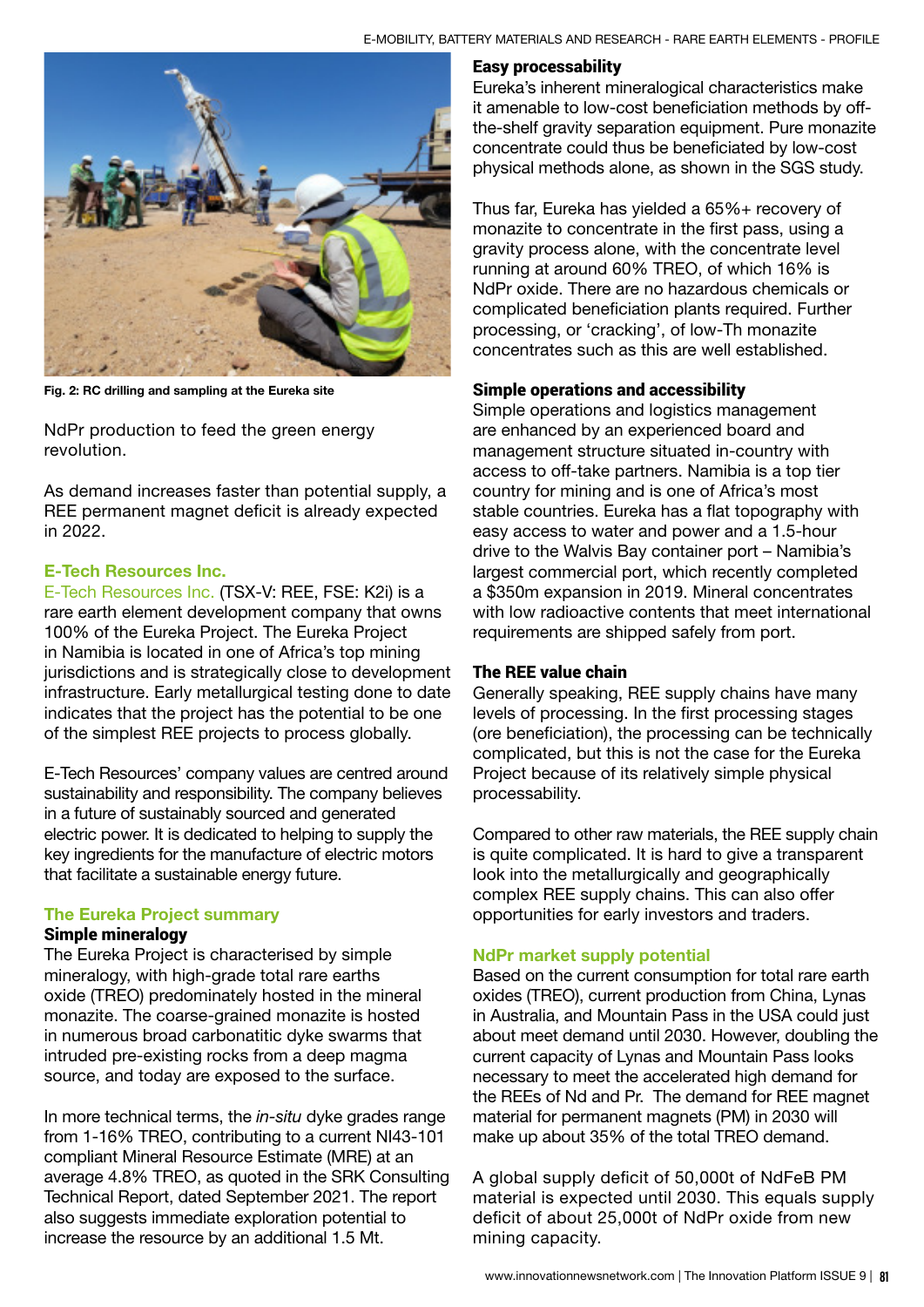E-MOBILITY, BATTERY MATERIALS AND RESEARCH - RARE EARTH ELEMENTS - PROFILE

Of today's TREO demand proportions, NdPr consumption represents 25% of the whole basket. By 2030 this figure could increase to more than 35%, which implies the disposal of more traditionally used REEs, such as Ce, La and the mid-rare earths Sm, Eu and Gd.

Due to the high need for NdFeB PM for electrification and decarbonisation purposes, more than 50% of the whole TREO basket's value will stem from NdPr compounds alone.

## NdPr price 2020-2021

The increasing market demand for Nd and Pr, combined with the Chinese production quota and other geopolitical market measures, has led to a tightening of its supply.

The tightening, geopolitically influenced supply situation in the rare earths value chain led to a steeply increasing-price curve in 2020. This price increase continued in 2021 with an average 8% m-o-m increase in the first quarter alone.

The REE magnet materials Nd and Pr have experienced more than 150% price increase over the last two years.

# REE Geology

REEs are not particularly 'rare' in the Earth's crust. But economic accumulations of them are rare.

Some are intruded into the Earth's crust from depth and are regarded as 'primary', whilst others have been subject to chemical and physical weathering and can be described as 'secondary'.

### Mineral sands

Mineral sands contain reasonably large deposits but relatively low-grade REE. The REE minerals (monazite and xenotime) are by-products of larger Ti, Zr minerals (ilmenite and zircon) mining.

Mineral sand deposits are easy to mine as little blasting and milling are required. They contain high radioactivity because they are derived from thorium (Th) and uranium (U) bearing weathered granites and metamorphic rocks. An example deposit is at IREL Mineral Sands, India.

# **Carbonatites**

Carbonatites contain reasonably large deposits with a higher grade of REE. Fresh 'primary' un-weathered carbonatites have a large grain size, whereas secondary weathered carbonatites have a fine grain size with variable radioactivity.

Carbonatites usually yield 'light' REE (aka LREEs) enriched, i.e., Ce, La, Nd, Pr deposits. Example deposits include:

- Primary carbonatite Mountain Pass, USA; and
- Secondary carbonatite Mount Weld, Australia.

## Alkaline rocks

Alkaline rocks contain large deposits with a lower REE grade. These hard rocks require high energy equipment to blast and mill the stone. Alkaline rocks have complex mineralogy, yielding weird and wonderful minerals like eudialyte, which are challenging to process. These minerals generally exhibit mid-level radioactivity with higher amounts of 'heavy' rare earths (aka HREEs) Y, Dy, Tb. An example deposit is located at Lovozero, Russia.

### Ion absorption

Ion absorption methods display small/shallow deposits with a low REE grade and low radioactivity. But they are easy to mine as they are hosted in soft clay. The REE is 'leached', i.e. chemical saturation insitu. This leads to a higher environmental impact. An example deposit is the South China Clay Deposits.

Today's REE production is centred on a handful of mostly carbonatite hosted deposits, mainly in China, proving China is the world's dominant REE producer. Mineral concentrate production in USA and Myanmar also goes to China for further processing. Only Mount Weld (Lynas) in Australia, Indian Mineral Sands, and Russia produce refined REEs outside China. Mount Weld uses its processing hub in Malaysia for REE refinement of its Australian mineral concentrate.

The reasons that only a handful of deposits are in production are down to a range of factors, chief among them being that they are targeting conventional REE ores such as monazite and bastnasite. They have been proven to be economically viable extractable.

### Geopolitics and strategy

The main reasons for the steep price increase have been market demand-driven, but also geopolitical and environmental, social, and governance (ESG) in strategical nature, with a generally high ESG production footprint with additional costs for mitigation.

The anticipated deficit of REE magnet supply is a powerful driver of price increases as the world moves towards zero emissions policies. The fear of the potential deficit in REE magnet material supply has had a clear socio-economic impact, and supply chains remain complex and easily disrupted.

Supply from China is monopolistic and untransparent, but global dependence on imports from China is widespread, and there is an increasing domestic demand in China. Underinvestment in ex-China value chains has exacerbated the supply problem.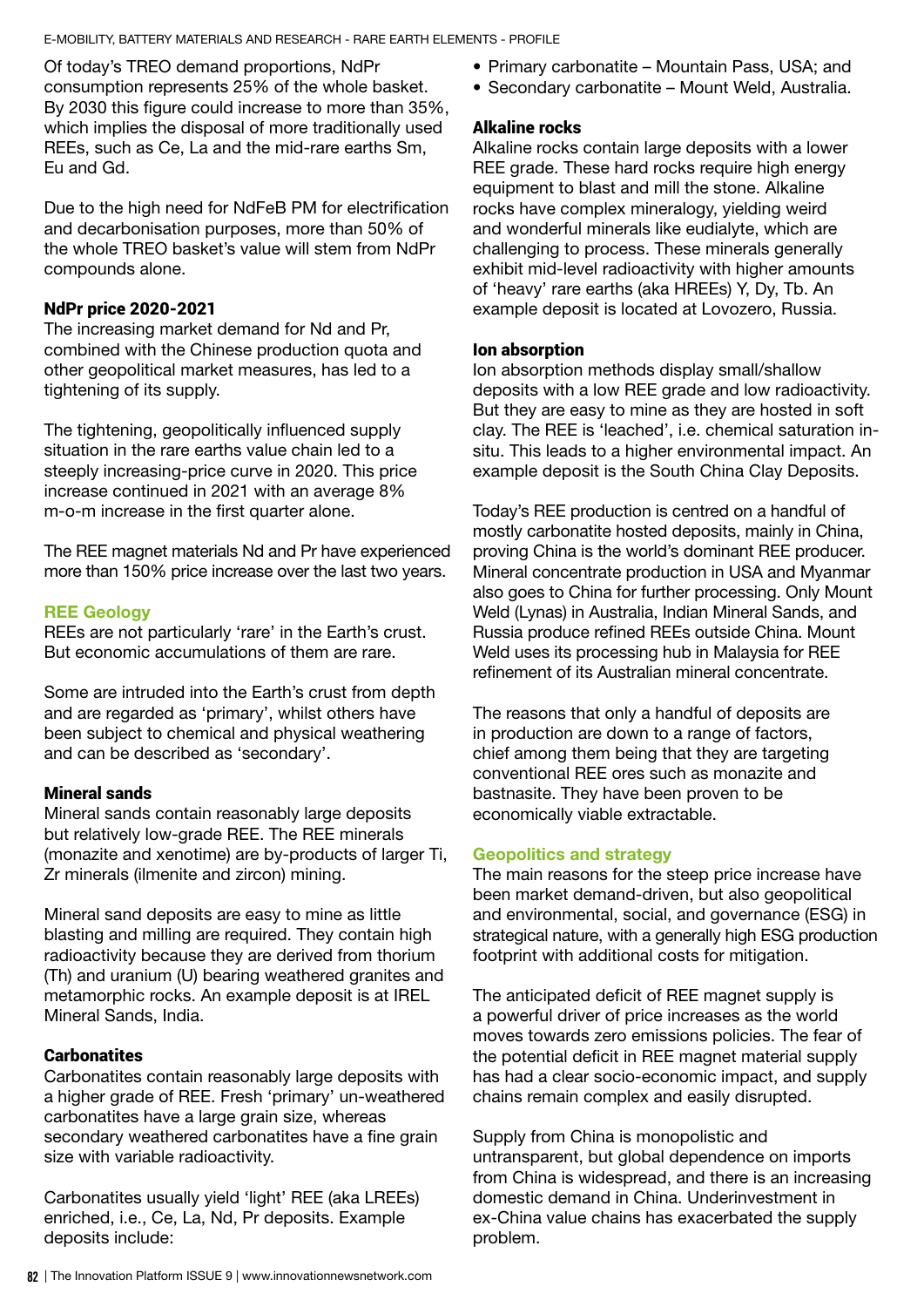

### Project information

#### Prime location

The Eureka REE Project is situated in the heart of the Erongo Region of Namibia – or the 'mining corridor of Namibia'. Neighbouring mines in the region include Rossing Uranium and Navachab Gold.

E-Tech Resources is currently singularly focused on developing its Eureka Rare Earths Project, approximately 250km Northwest of Namibia's capital city Windhoek and 140km East of Namibia's main industrial port Walvis Bay.

The project is favourably located in a sparsely populated, semi-arid, flat topographical area within 2km of the Trans-Kalahari tarmac highway, which provides tarred road links between Walvis Bay on the Atlantic coast and Namibia's capital city, Windhoek.

The country has a well-established infrastructure with paved highways, railways, power, and water, all close to the project. A high tension, 200 kV AC power line runs near the project, with a substation approximately 10km to the SSE.

The Eureka deposit lies in the Southern Central Zone of the Neoproterozoic Damara Belt, within Exclusive Prospecting Licence (EPL) number EPL 6762, which covers Eureka Farm 99 and Sukses Farm 90. Namibia is mining-friendly, with a clear and transparent mining code for the entire project lifecycle (exploration, development and construction), and is internationally recognised as one of the African continent's most social and politically stable jurisdictions. Namibia has a strong history of mining and exploration; skilled professionals and drilling and exploration services are readily available within the country. The country's local mining skillset is a high standard, with an extensive literate and multi-lingual workforce.

The corporation continues to assess new project opportunities and expand its Southern African portfolio.

#### Discovery and geology

The outcrop of the geological asset was discovered in 2015. Exploration started in 2016 with ground magnetic and radiometric surveys over the known carbonatite outcrops to generate several drill targets.

In March 2017, E-Tech Namibia completed 19 reverse circulation (RC) drill holes for a total of 610m in Zones 1, 2 and 3. During Q2 2019, 1.2km of trenching was completed on Zones 1, 2, and 3 and reconnaissance mapping located previously unknown mineralisation South of Zone 3.

At least fourteen en-echelon REE-bearing dolomite carbonatite dykes have been identified; these are found in four zones within several hundred meters of each other. The dykes are generally 0.5m – 4m thick. They are principally composed of coarse dolomite with a variable abundance of coarse lowthorium monazite as crystals up to 20cm in size (the host mineral of the REEs). Locally, the dykes are surrounded by a thin selvedge of skarn-like rock containing finer-grained monazite.

#### Current exploration status and highlights

E-Tech has continued to advance its exploration targets since issuing the MRE. Exploration work designed to expand the MRE to date from the first combined campaign includes 2,450m of trenching, 3,300m of RC drilling and 5,500m of Diamond Drilling (DD). RC and DD samples have been submitted for assay.

The first combined 8,800m RC and DD exploration campaign in Zones 1 and 2 ran from June to August 2021.

The second combined 5,000m RC and DD wider exploration campaign in Zones 1, 2, 3, and 4 started in December 2021 and was concluded in early February 2022.

Assay results of 7 out of 20 DD holes from the first campaign were released on 10 November 2021,